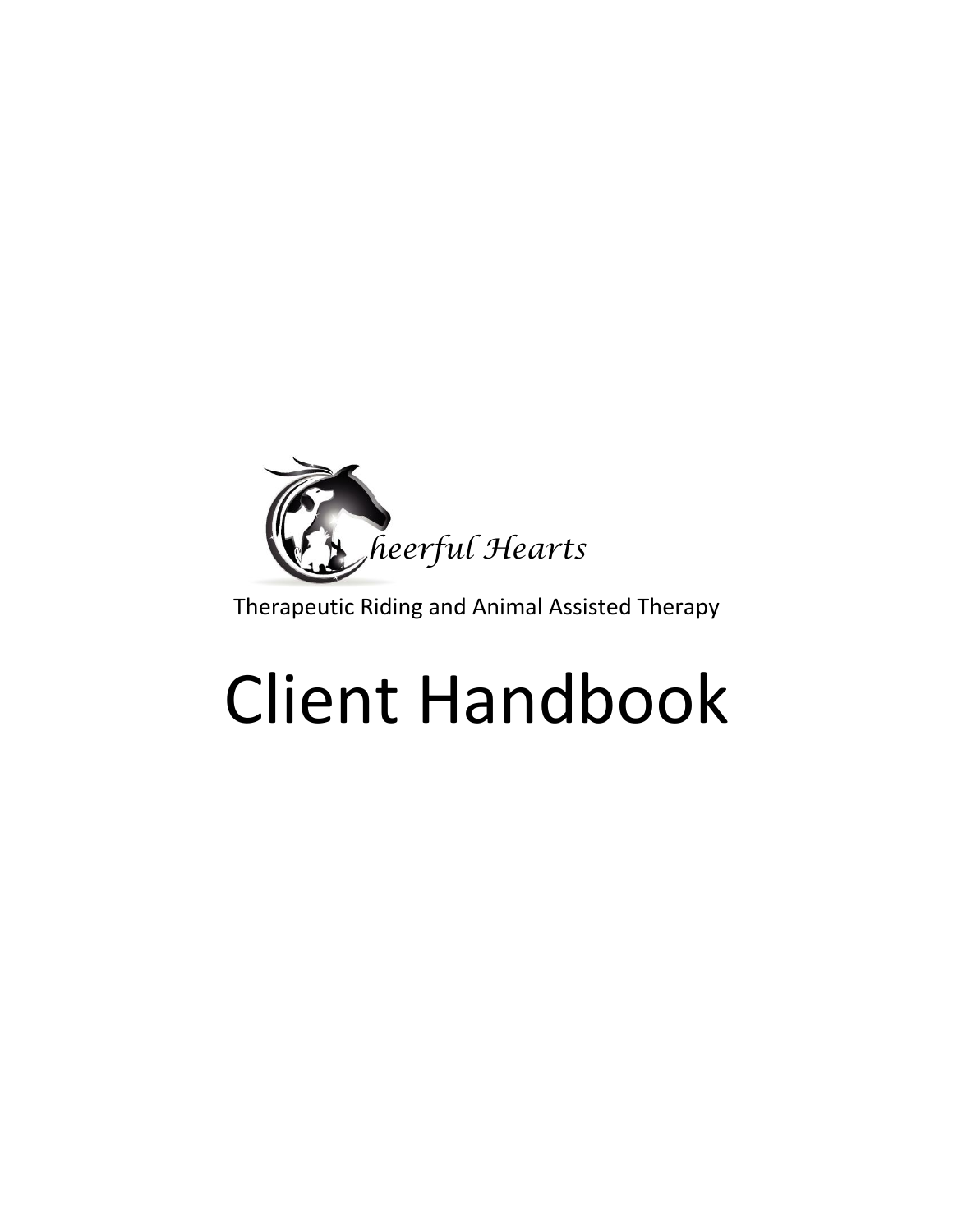# **Our Purpose**

To provide persons with physical, cognitive, psyco-social and emotional disabilities as well as those being impacted by potentially life altering illness or injury the opportunity to experience the power of the human/animal bond through therapeutic intervention in order to promote improved health and wellness.

## **Our Mission**:

To bring a smile to a face or laughter to the heart where sadness, pain and fear existed.

## **Our Motto**

"Where Joy Blooms" comes from a revelation that Sheri Holmes had after the devastation of Hurricane Harvey. Choosing to follow God and His will for her life, Sheri made the decision that she would no longer be controlled by her circumstances or fear, but would choose joy in all areas of her life, including developing a therapy program.

# **Client Handbook**

Welcome to Cheerful Hearts Therapeutic Riding and Animal Assisted Therapy, a PATH Intl. member center. Our PATH, Intl. certified instructor teaches basic riding and horsemanship skills to clients of all ages and disabilities as a means of helping them to gain independence in daily living. Our programs are designed to benefit our clients physically, socially, and emotionally with the help of horses and volunteers who are trained to work with clients of varying abilities.

The purpose of this handbook is to share our policies and procedures so that CHAT can provide the most effective therapeutic sessions possible and make your experience with us the best it can be. By reading this handbook and being an active participant in your classes, you will get the most out of your therapeutic riding or Animal Assisted Therapy experience. We look forward to working with you!

The following forms are required to be completed before you begin your experience with CHAT.

- Client Information Form
- Client Health History Form
- Client's Medical History & Physician's Statement
- Liability Waiver
- Authorization for Emergency Medical Treatment
- Acknowledgement of Receipt of Privacy Practices
- Policy and Procedures for the Rights of Clients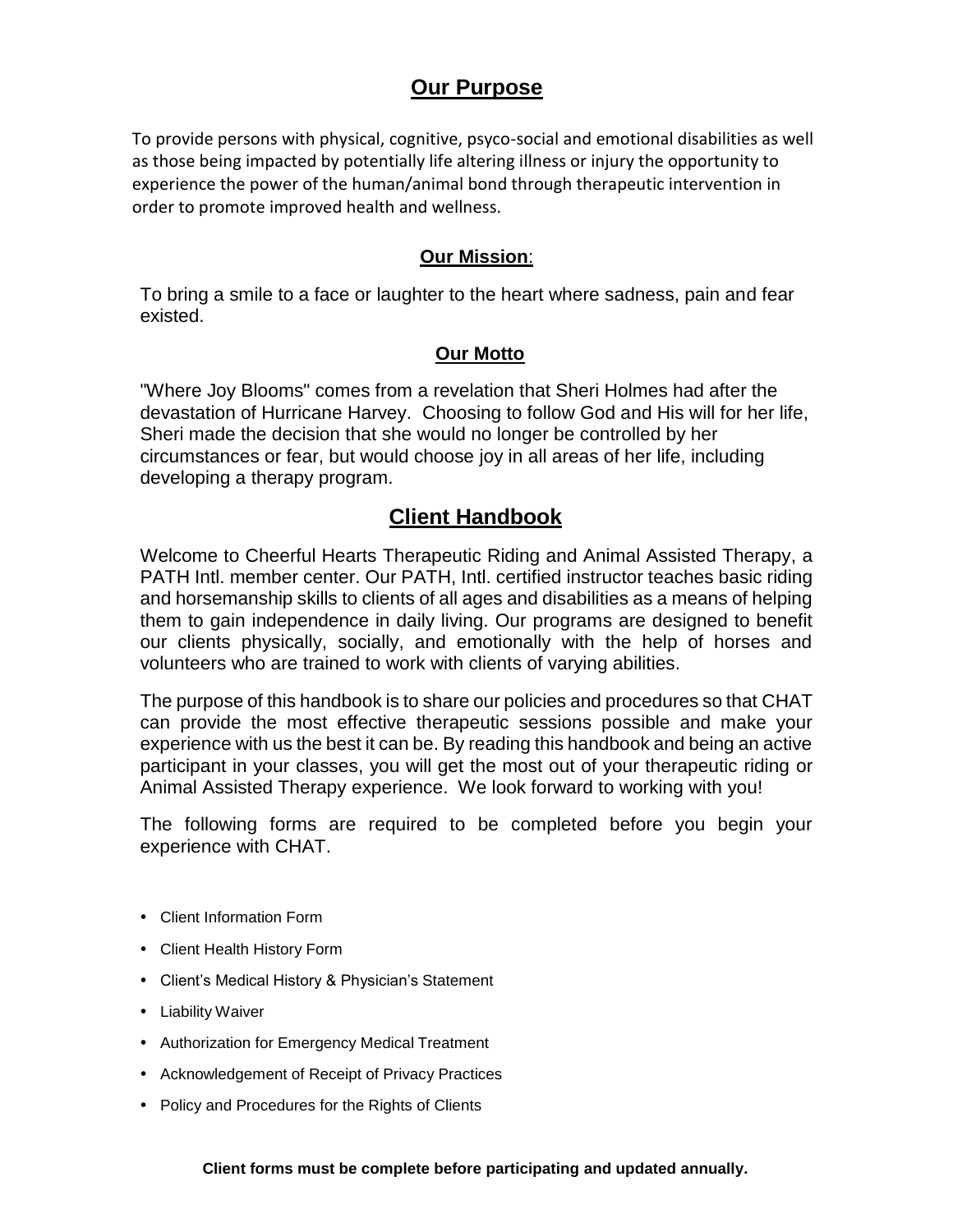# **Program Information**

## **New Client Evaluations**

These are scheduled after receipt of the application fee and completed forms, including the medical release that must be completed, signed, and dated by the client's physician. A new client evaluation is a very important part of our program. It allows our staff to determine a client's base skill level, abilities, appropriate horse, volunteer needs, and the most suitable class time available in our schedule. It also allows us to determine if the potential client would benefit from therapeutic riding and can be safely mounted on a horse or if ground activities are more appropriate. It is only after we complete an evaluation that we can determine if there is a place in the schedule for a new client.

## **Scheduling**

Once an evaluation is complete, the Program Manager will take scheduling preferences of the client into account when placing him/her into a time slot. However, we cannot guarantee the day and/or time that he/she prefers will be available. Clients at CHAT are placed into the most appropriate private or group lesson according to their abilities, goals, needs, and ages.

If there is not an opening that fits a client's needs, he/she will be placed on a waiting list. The Program Manager will contact him/her as soon as a space becomes available.

## **Therapeutic Riding Lessons**

Lessons are taught by PATH, Intl. certified therapeutic riding instructors and provide each client a unique experience. Teams of 1-4 trained volunteers per client assist during each class. Clients participate in tasks and games that encourage physical strengthening, cognitive improvement, and socialization while learning basic riding skills. CHAT reserves the right to teach a unmounted lesson when deemed necessary to address a specific skill, goal, or due to inclement weather.

Instruction is tailored to fit each of our client's specific needs and to help improve his/her level of strength, balance, mobility and confidence during the riding experience. The emphasis is on developing riding skills in a safe environment that is both therapeutic and fun. Specific goals are set for each client based upon input from the client, his/her parents or guardians (if applicable), his/her physician, and his/her therapists.

## **Hug a Horse Program**

Igniting passion, purpose and possibility in those that riding is contraindicated or prefer to stay out of the saddle. Great for all ages including senior adults.

Our vision is to provide a beneficial social activity for clients allowing the opportunity to connect with others, enjoy nature in a rural atmosphere, and interact with horses in a safe environment. We are committed to providing our "Hug a Horse" clients an experience that will benefit them physically, emotionally, and cognitively.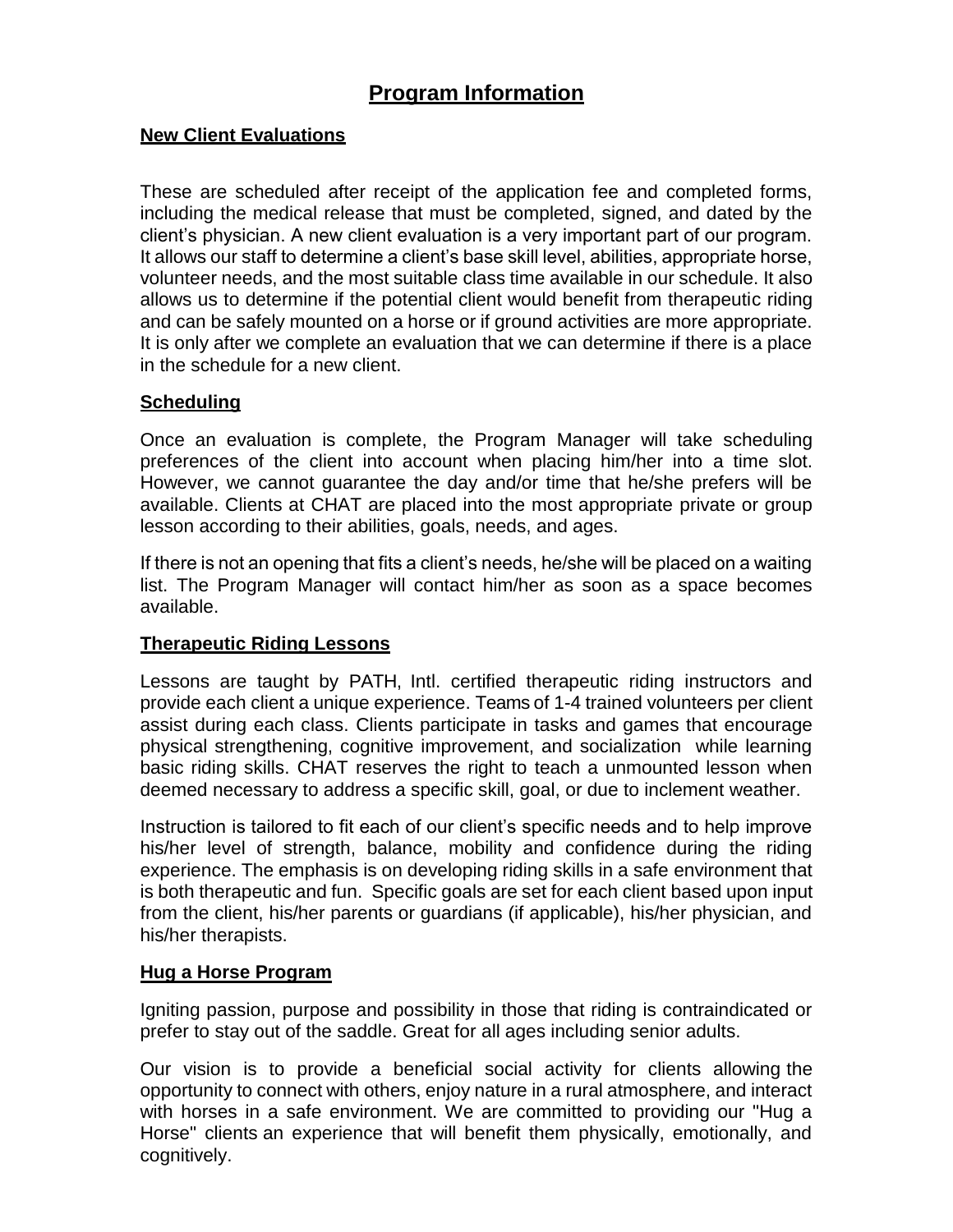## **Big Hearts-Mini Hooves Program**

This program is developed for individuals of all ages, schools, as well as community and youth organizations.

Big Hearts, Mini Hooves purpose is to introduce participants to basic horsemanship involving various aspects of its health, grooming, and handling of the miniature horse.

## **Continued Participation in the Program**

Instructors perform ongoing assessments to determine if the client is showing progress from therapeutic riding or equine assisted activities or if classes are now proving beneficial for the client. During these assessments the instructor, staff and care givers will also determine if a client is demonstrating progress from our specialized services or if it is time to discontinue or change type of class the client is participating in.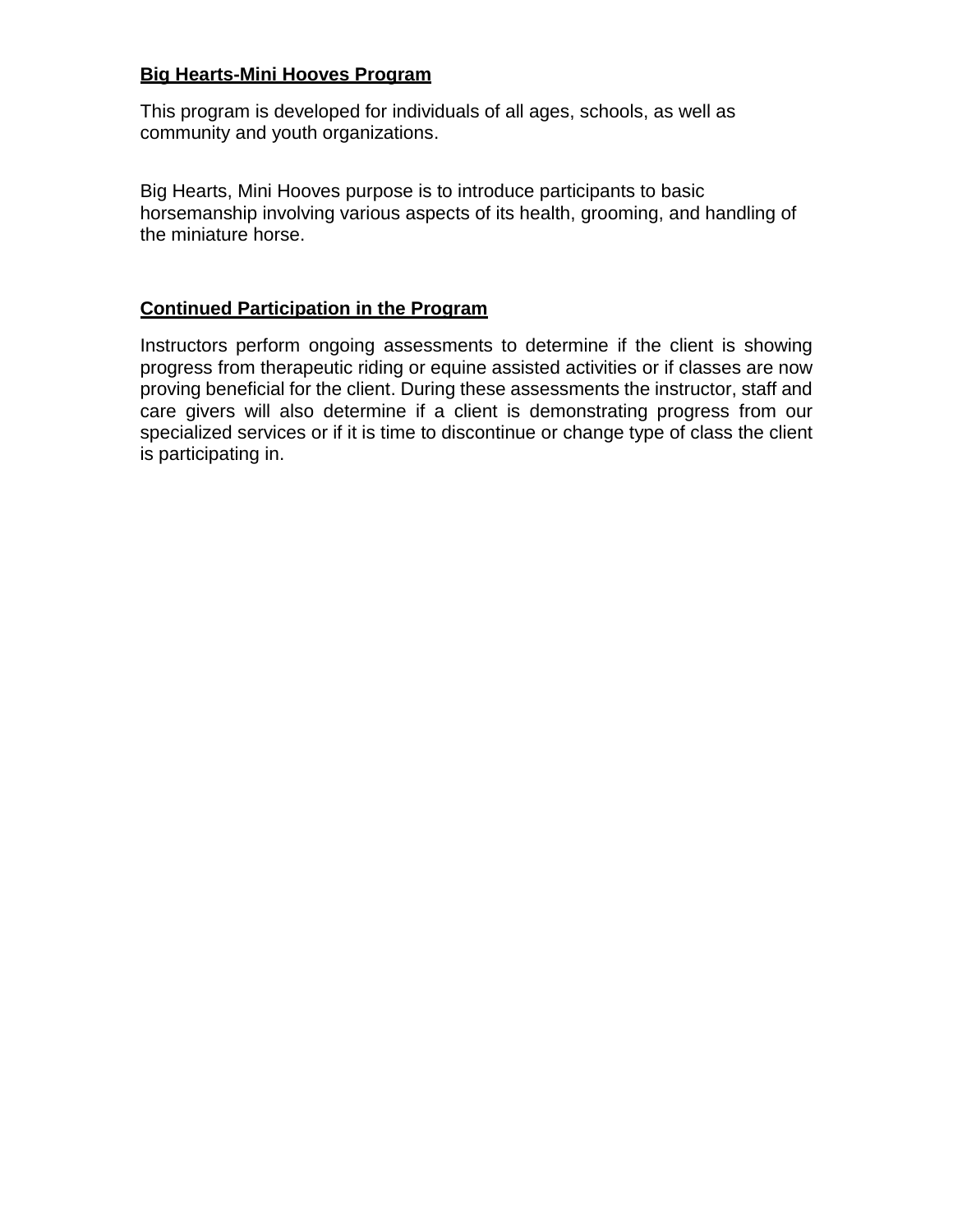# **Policies and Procedures**

## **Rider Limitations**

CHAT has a client rider weight limit of 220 pounds. The weight limit may be less for clients requiring a full transfer and will be at the sole discretion of the instructor. There is no weight limit for Hug-a-Horse or the Big Hearts- Mini Hooves Programs. Therapeutic horseback riding or equine assisted activities may not be a suitable activity for certain individuals and therefore it is necessary for every client to have his/her physician complete and sign the Client's Medical History and Physician's Statement. Should the physical condition of the client change at any time (for example because of surgery, a new injury or diagnosis, pregnancy, etc.), CHAT must be notified immediately and an updated Physician's Statement form must be completed and turned in to the Program Manager. **All forms must also be updated annually.**

Certain conditions require additional precautions to be taken when on or around horses and **some conditions are contraindications to riding.** We follow the guidelines established by PATH Intl. A list of these conditions is found on the Medical History & Physician's Statement Form. Most activities have some type of precautions and guidelines for participation and therapeutic horseback riding is no exception.

## **Clothing**

For both evaluations and lessons, riders and participants in unmounted activities should wear long pants such as riding breeches, jeans, or leggings to prevent leg chafing. Skirts or shorts may NOT be worn for classes. Boots with a rounded, closed toe and a small heel are the safest form of footwear. However, any shoe with a closed toe and heel are acceptable. If a client arrives without a closed toe shoe, they will not be allowed to participate that day. Tennis shoes are acceptable for unmounted activities.

Clients should avoid wearing jewelry. Long dangling necklaces and earrings will not be allowed during lessons. Safety helmets that meet ASTM-SEI requirements must be worn by all clients and, if necessary, will be provided, but purchasing your own helmet is preferred.

Local tack shops or feed stores, such as Tractor Supply or Arcola Feed, carry appropriate helmets. Helmets can also be purchased online.

## **Inclement Weather**

Please do not assume that lessons will be cancelled due to bad weather. This is Texas; wait a minute and the weather will change! However, we will cancel lessons if the temperature is expected to be below 40°F or above 101°F. Our Program Manager will monitor the weather and email and/or call by 6:00pm the night before, in the event lessons need to be cancelled. Otherwise, we look forward to seeing you at the barn!

If weather unexpectedly does not permit a riding class, an unmounted activity will be substituted.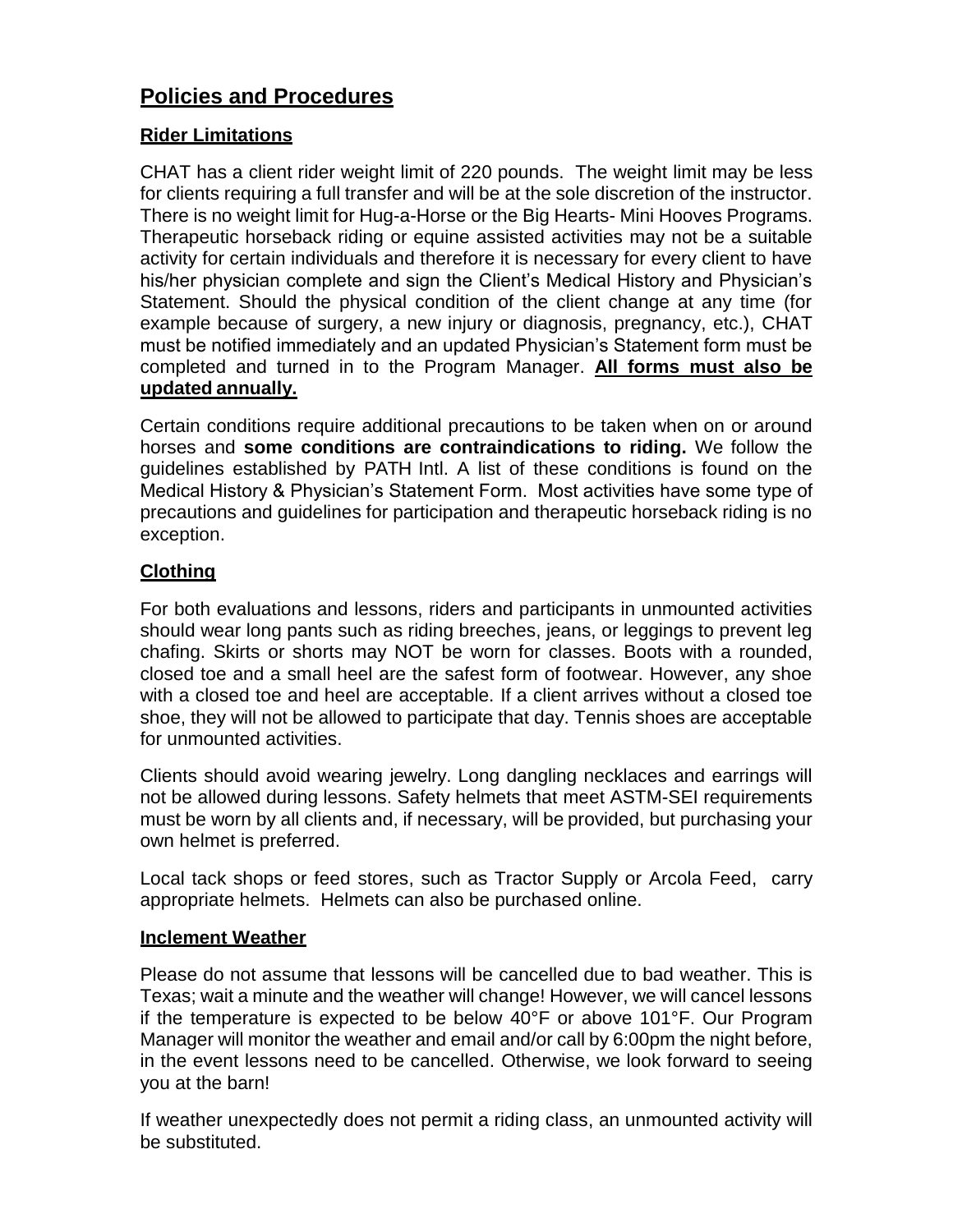## **Lesson Cancellations by CHAT**

Although we strive never to do so, CHAT reserves the right to cancel classes or change to an unmounted activity at any time when we feel they could not be conducted in a safe manner. Reasons may include, but are not limited to: adverse weather conditions, an inadequate number of volunteers available to assist, or lack of an appropriate equine to meet the needs of a client.

## **CHAT Calendar**

CHAT operates continuously year-round. We are closed Sunday and Monday and occasionally for horse shows or educational conventions. We are closed for the following holidays: New Year's Day, Easter, Fourth of July, Thanksgiving Day, and Christmas Day. Sessions run in six week increments with a one to two week break in-between end and start of next session.

# **Safety Rules and Barn Policies**

- 1. All clients who are not considered responsible for themselves must be accompanied by a parent/guardian or caregiver until the client is escorted by the instructor or volunteer to his/her lesson.
- 2. A parent/guardian must be on the property during the entire lesson for all clients under the age of 18.
- 3. A parent/guardian must be on the property during the entire class for all nonverbal clients.
- 4. CHAT reserves the right to extend the parental/guardian supervision policy to other clients as deemed necessary.
- 5. A safety helmet that meets ASTM-SEI requirements must be worn at all times during mounted activities. CHAT has helmets available but we prefer you purchase your own.
- 6. Clients should be properly hydrated and protected from the elements. The barn is neither air-conditioned in the summer nor heated in the winter. Clients may wear cool wrap bands, jackets, hats & gloves as long as they do not interfere with class activities.
- 7. At CHAT we DO NOT hand feed our horses. Clients wishing to bring treats may give them to the horse in a feed tub at the instructor's discretion and within the time constraints of their classes.
- 8. Dogs and other pets are not allowed on the property unless a service animal.
- 9. Any bleeding or open sores must be covered in order to participate in activities.
- 10.Please be sure to advise the instructor of any medical changes such as recent seizures or illnesses that may affect riding ability.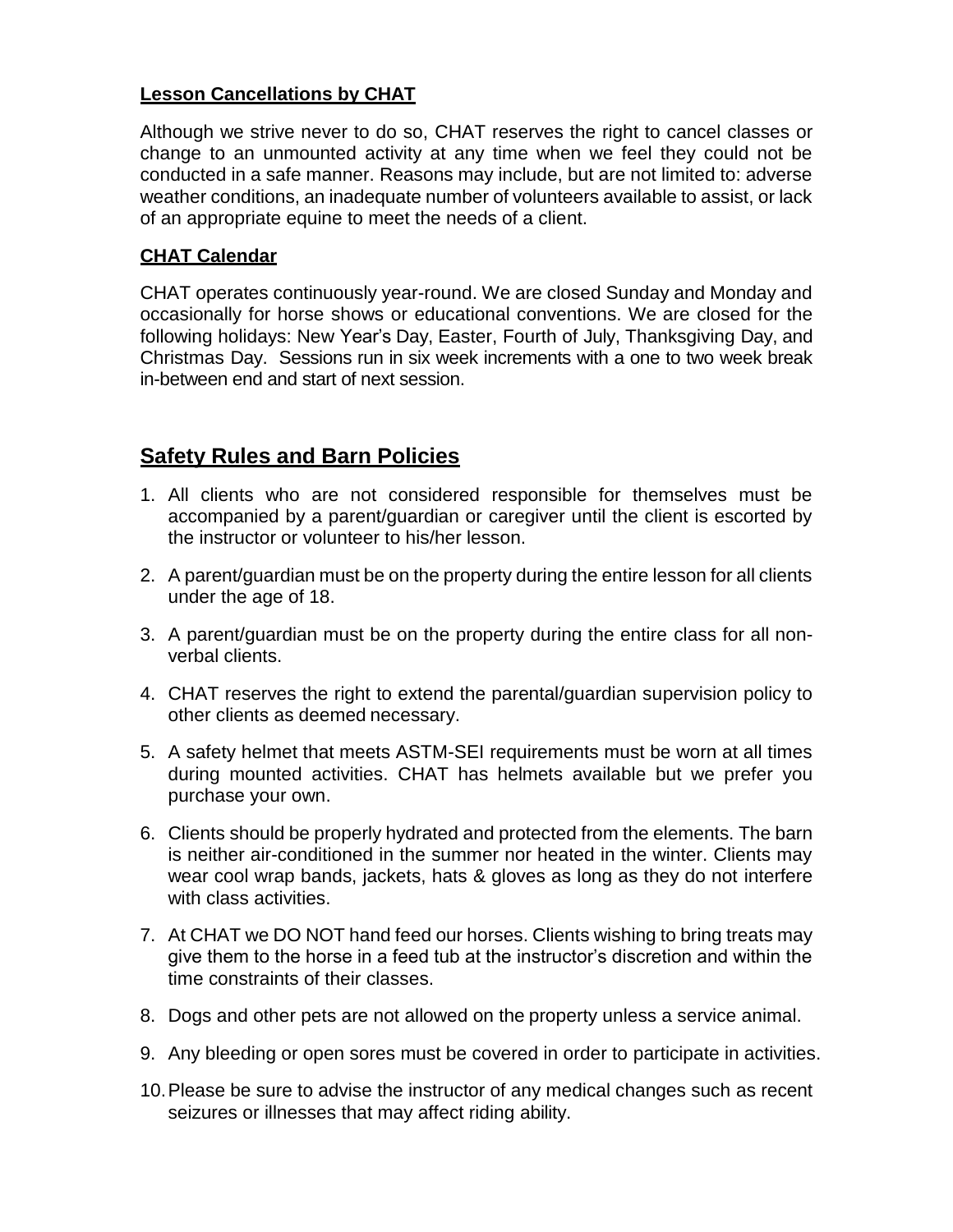- 11.Please refrain from coaching or speaking with clients from the sidelines unless prompted by the instructor. It is important their focus remain on the instructor and volunteers.
- 12.Please make sure that any visitors you bring (including siblings, other family and friends) remain under your supervision at all times. No climbing/sitting/ standing on the fence, no shouting or loud voices, no running around the riding arena, barn, or parking lot, etc.. Guests are subject to the same rules and policies as our volunteers. All guests/parents/guardians and those not directly involved in a class must stay in the viewing area or the gazebo.
- 13.Our instructors are happy to answer any questions you may have. If they are not available directly before or after the lesson, they can set up a day/time to address your thoughts. Instructors are not able to answer questions during the class as their full attention must be with the clients.
- 14.If you must use your cell phone, please move away from the class area.
- 15.SHERLOCK FARMS AND CHEERFUL HEARTS IS A NO SMOKING NO SWEARING AREA.

# **Thank you for following our basic safety rules. Safety is our number one priority!**

# **ZERO TOLERANCE POLICY**

CHAT has a policy of zero tolerance for any of the following behaviors from any of our volunteers, employees, clients, and guests. Any of the following will result in immediate dismissal from the program:

- **1. Inappropriate and/or abusive behavior towards others.**
- **2. Failure to follow established safety procedures.**
- **3. Use of alcohol, marijuana, or illegal drugs during scheduled classes or being under the influence of.**
- **4. Abuse or mistreatment of equines or other animals at the facility.**
- **5. Theft of anything from clients, other volunteers, Sherlock Farms or Cheerful Hearts.**

If the behavior is of a serious nature, the person involved will also be reported to the appropriate authorities.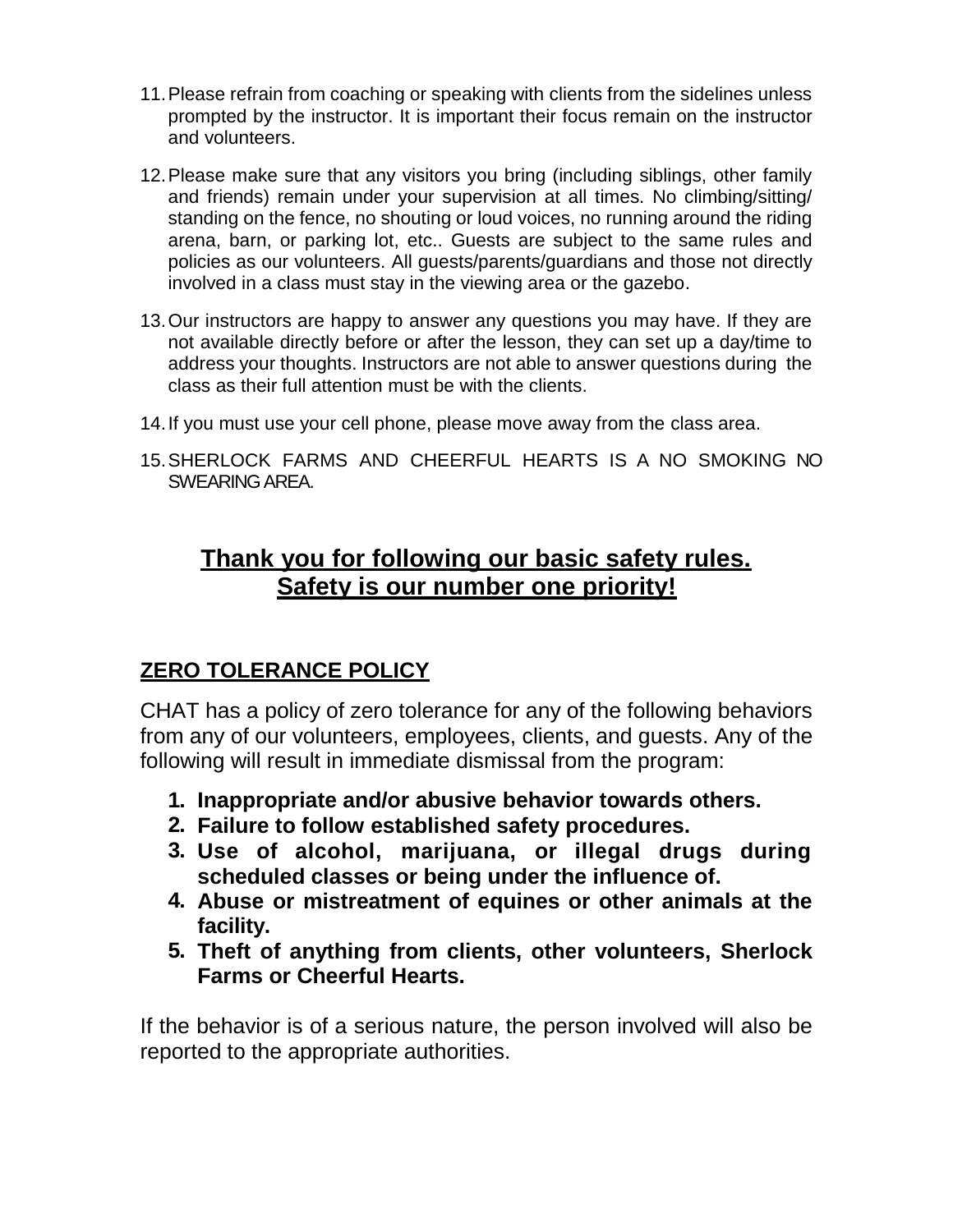# **No-Show and Cancellation Policies**

- 1. Please a few minutes early for your scheduled class. If you arrive more than 15 minutes late you will be considered a client "no call, no show".
- 2. Our instructors and volunteers set aside time in their busy days in order to teach and help. By letting us know that you will be absent, we can let our instructors and volunteers know so that they can plan their days. If you will be absent, please call our Program Manager, Sheri Holmes at 832-221-9066 as soon as possible. If you get voice mail, PLEASE leave a message.
- 3. There are NO REFUNDS for classes missed or cancelled by the client or CHAT. Classes will be rescheduled to the best of our ability during the same session period as the canceled class. No-call, no-shows will not be rescheduled.
- 4. Please notify CHAT as soon as possible in the event of illnesses or other unforeseen emergencies.
- 5. If you will be out of town during a session for more than a week, please contact the Program Manager at beginning of session. You will not be expected to pay for those missed lessons.
- 6. Excessive absences (3 or more) or no-shows (more than 1) may disqualify the client from being scheduled for the next session and the client may be placed on a waiting list for the next session.
- 7. Clients who are receiving scholarships or sponsorships and have more than 1 no-show will be subject to forfeiting the scholarship or sponsorship and becoming ineligible for future scholarships or sponsorships. (when scholarships become available. They are not at this time)

# **PLEASE don't be a "No-show, No-call".**

# These cause:

- unnecessary tacking and untacking of horses
- inefficient use of instructor and volunteer time
- open time slots that could have been used by other clients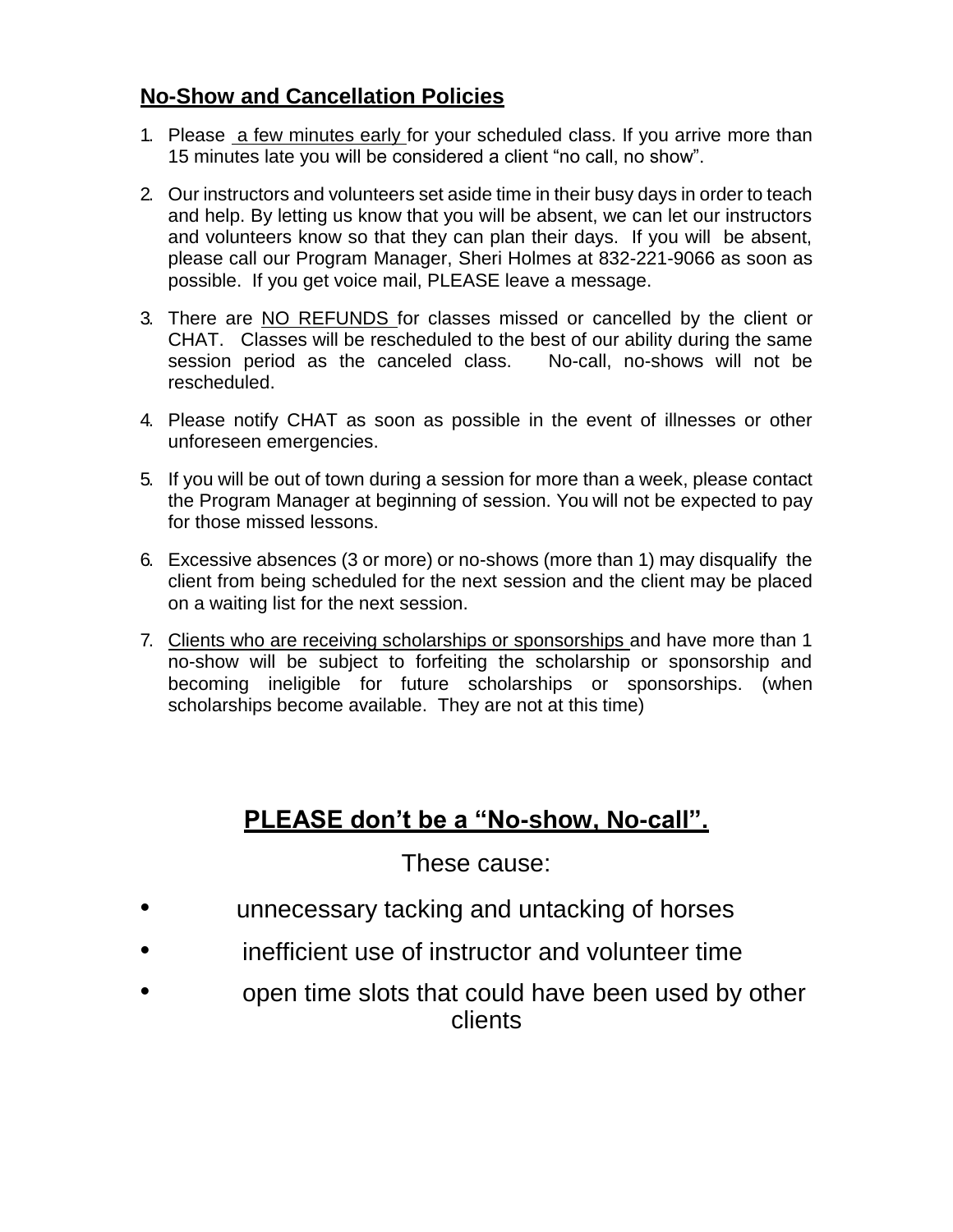# **Billing and Payment Policy**

Cheerful Hearts has taken great care in setting client fees for our lessons. Our fees do not even cover our costs for the horses, facility, instructors, insurance, etc. The information below sets forth the billing and payment policies of Cheerful Hearts Therapeutic Riding and Animal Assisted Therapy.

**New Rider Evaluation Fee:** There is a non-refundable fee of **\$50** required at the time of your new rider evaluation.

## **Therapeutic Riding Class Fee:**

Group or private class: Start at \$35 per 30-minute lesson and \$45 per 45-minute lesson.

## **Hug a Horse Class Fee**

Group or private class: \$30 per 30-minute class

## **Big Hearts-Mini Hooves Class Fee**

Group or private class: \$30 per 30-minute class

## **Billing and Payment:**

Class fees are billed at time of registration for session or paid per week. Regardless of paying at beginning of session or weekly, clients are paying for holding the time slot for the session not actual class time. If a class is canceled every effort will be made to provide a makeup class, but not guaranteed. (unless it is a no call, no show) Receipts will be emailed or printed and delivered by hand at farm.

Credit card payments may be made with a \$3 processing fee for weekly payments and a \$15 processing fee for paying for whole 6 week session.

Checks should be made out to Cheerful Hearts and put in the sign in clip board.

Do not give payments to instructors or volunteers.

There is a link to pay for your lessons on the website at [www.cheerfulheartstherapy.org](http://www.cheerfulheartstherapy.org/) for your convenience.

#### **Financial Assistance:**

We fundraise in order to provide scholarships for clients who would otherwise be unable to afford lessons. A limited number of scholarships are available that cover half the cost of lesson fees. An application must be completed and approved prior to the first scheduled class. Clients will be billed in full for all classes taken prior to scholarship approval. Donors may also choose to sponsor specific riders. This is at the donor's discretion.

## **Returned Checks**

Your account will be assessed a \$25 return check fee for each check that is returned to us. This fee must be paid before lessons may be continued.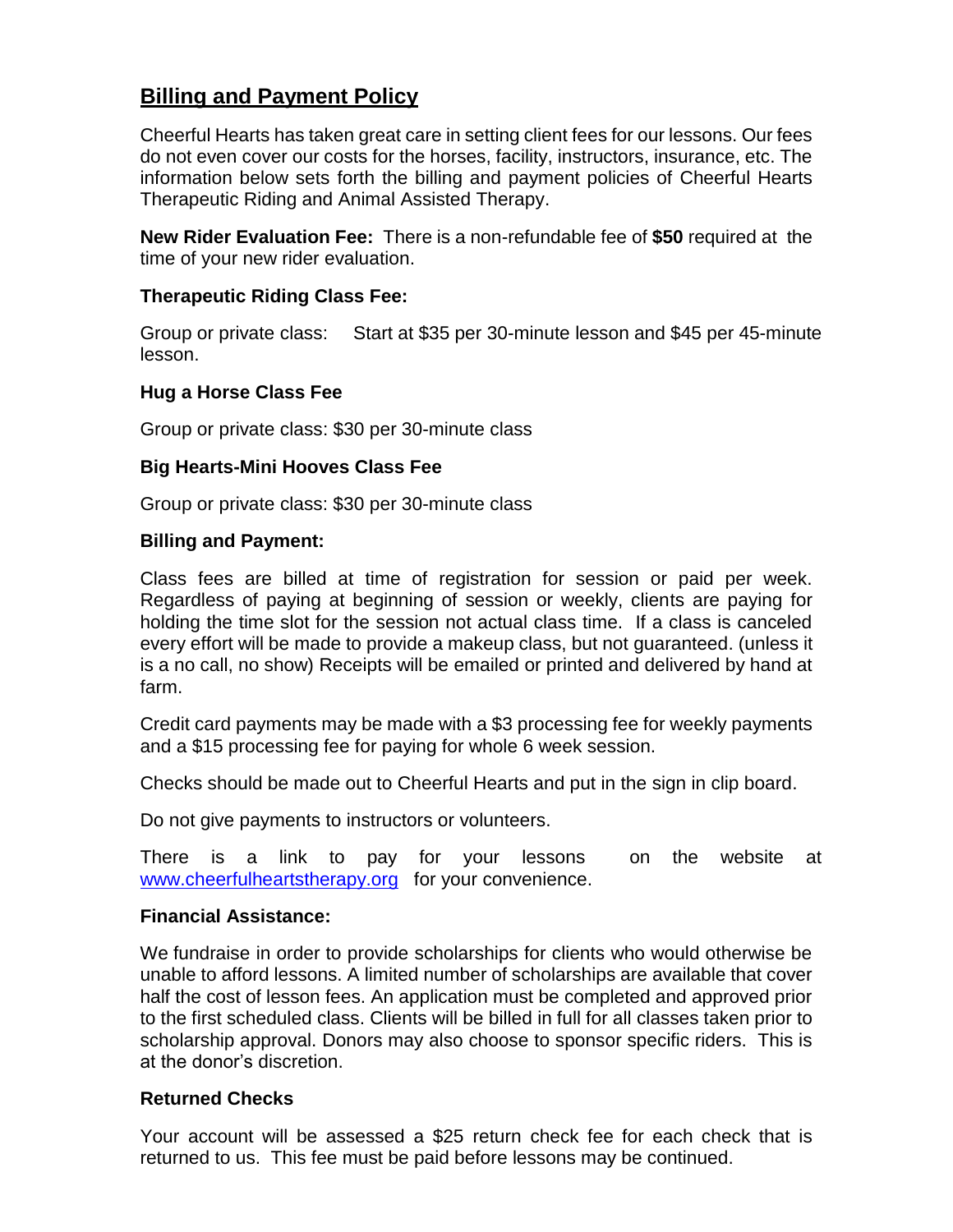# **Sibling Participation in the Program**

CHAT offers lessons to family members of clients through Sherlock Farms able bodied program . Some family will be able to ride with the client in a group lesson if not contraindicated. This option will be evaluated before a family/client lesson is planned.